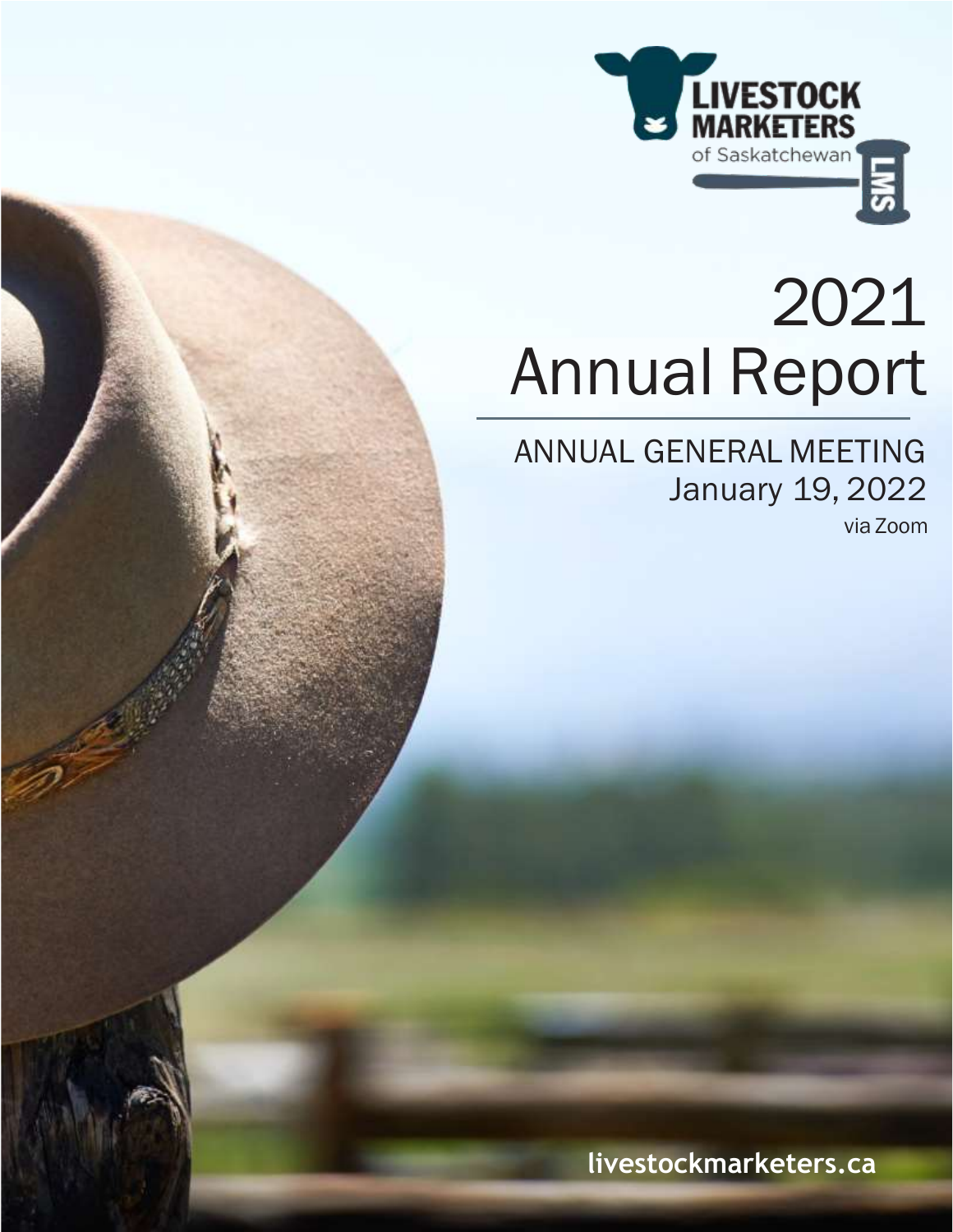# 2022 Message from the President

### Brent Brooks, President

### Greetings LMS Members,

On behalf of the Livestock Marketers of Saskatchewan, I would once again like to commend our member marketers and industry partners for the professionalism and leadership demonstrated in dealing with this past whirlwind year of widespread drought, wildfire, flooding, and the never-ending disruption of the ongoing Covid-19 pandemic. These continue to be trying times for everyone in our communities, however, the resilience represented by all has been truly admirable.

With the fall run starting in early July and recently ending in the third week of December our member marketers have done a stand-up job in representing the livestock industry and the producers of western Canada with the orderly and effective movement of livestock within the marketing system. The feed shortages and high costs of feed sources looked for sure to deplete pricing throughout western Canada, but the cattle markets remained strong and benefited the producers.

We at LMS were pleased to see the Federal and Provincial Government come forth with the AgriRecovery Funding to help Saskatchewan Livestock Producers that were faced with extraordinary costs caused by the drought. LMS, along with other industry partners, was instrumental in weekly round table discussions with the Saskatchewan Ministry of Agriculture pertaining to the drought-affected producers of western Canada and, out of these discussions, the AgriRecovery Funding was formed by our Provincial and Federal Government.



With full Federal participation, \$200 per breeding female would be available to livestock producers. The Government of Saskatchewan issued the initial payment of \$100 per head, the remaining \$100 being issued by the federal government with confirmation of the breeding herd retained at year-end.

I would like to once again welcome the new members, associate members, and sponsors. Your support and valued input are very much appreciated and will prove beneficial in future discussions and decisions made involving our industry.

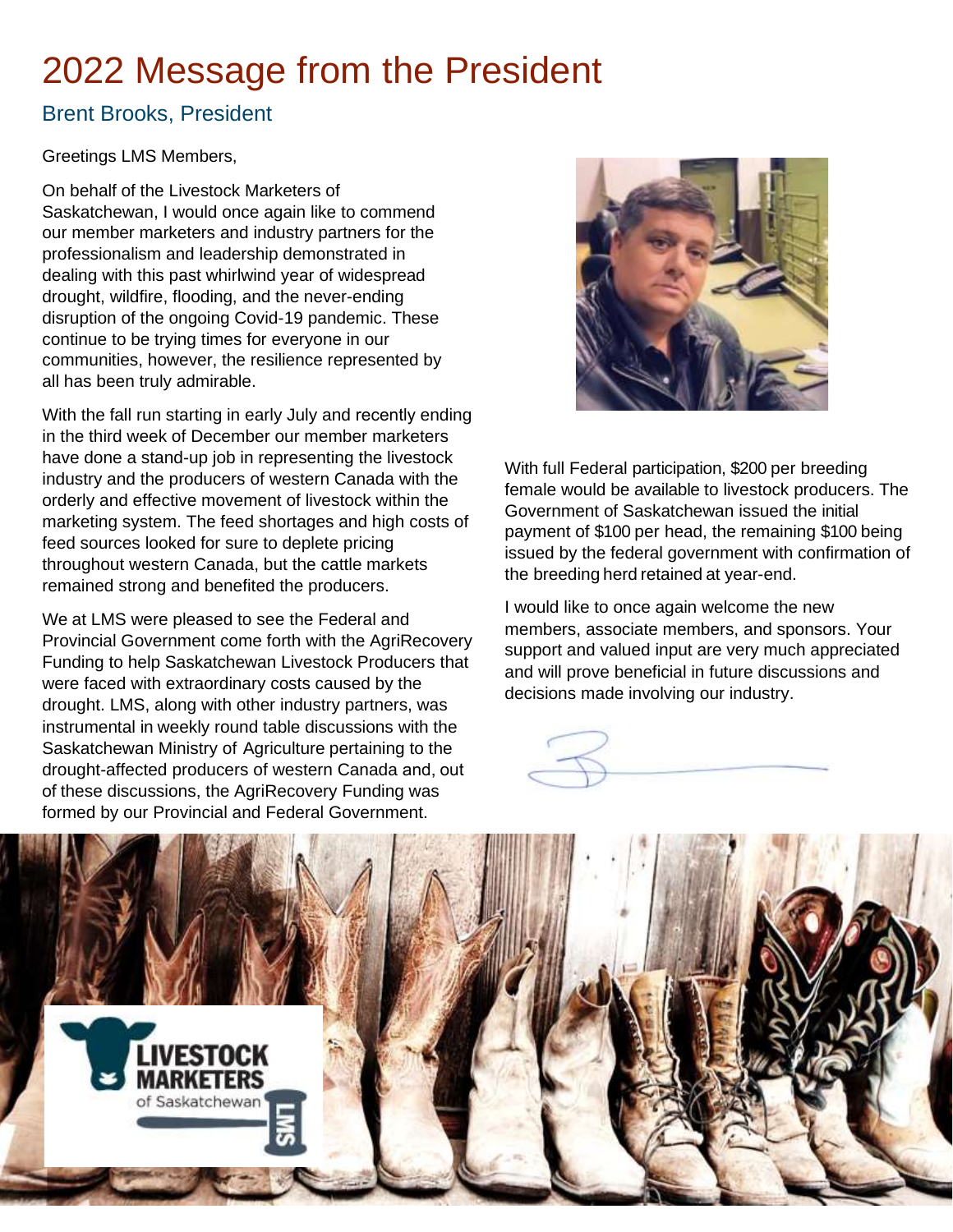## LMS Active Members

Cowtown Livestock Exchange Meadow Lake Stockyards Ltd. JGL Livestock Prairie Livestock Johnstone Auction Mart Ltd. Saskatoon Livestock Sales

Gibson Livestock Miller Livestock Order/Buy Co. Ltd. Heartland Livestock Services Northern Livestock Sales – Lloydminster Holdstock Livestock Northern Livestock Sales – Prince Albert Kelvington Stockyards Spiritwood Stockyards (1984) Ltd. Mankota Stockmen's Weigh Co. Weyburn Livestock Exchange

### LMS Associate Members

Calgary Stockyards Ltd. (TEAM) B & L Livestock Canadian Cattle Buyers Credit Lazar Equipment Corman Park Vet Services Roberge Transport

Farm Credit Canada **Stochmanski Livestock Hauling Ltd.** 

# LMS Sponsor

The Hartford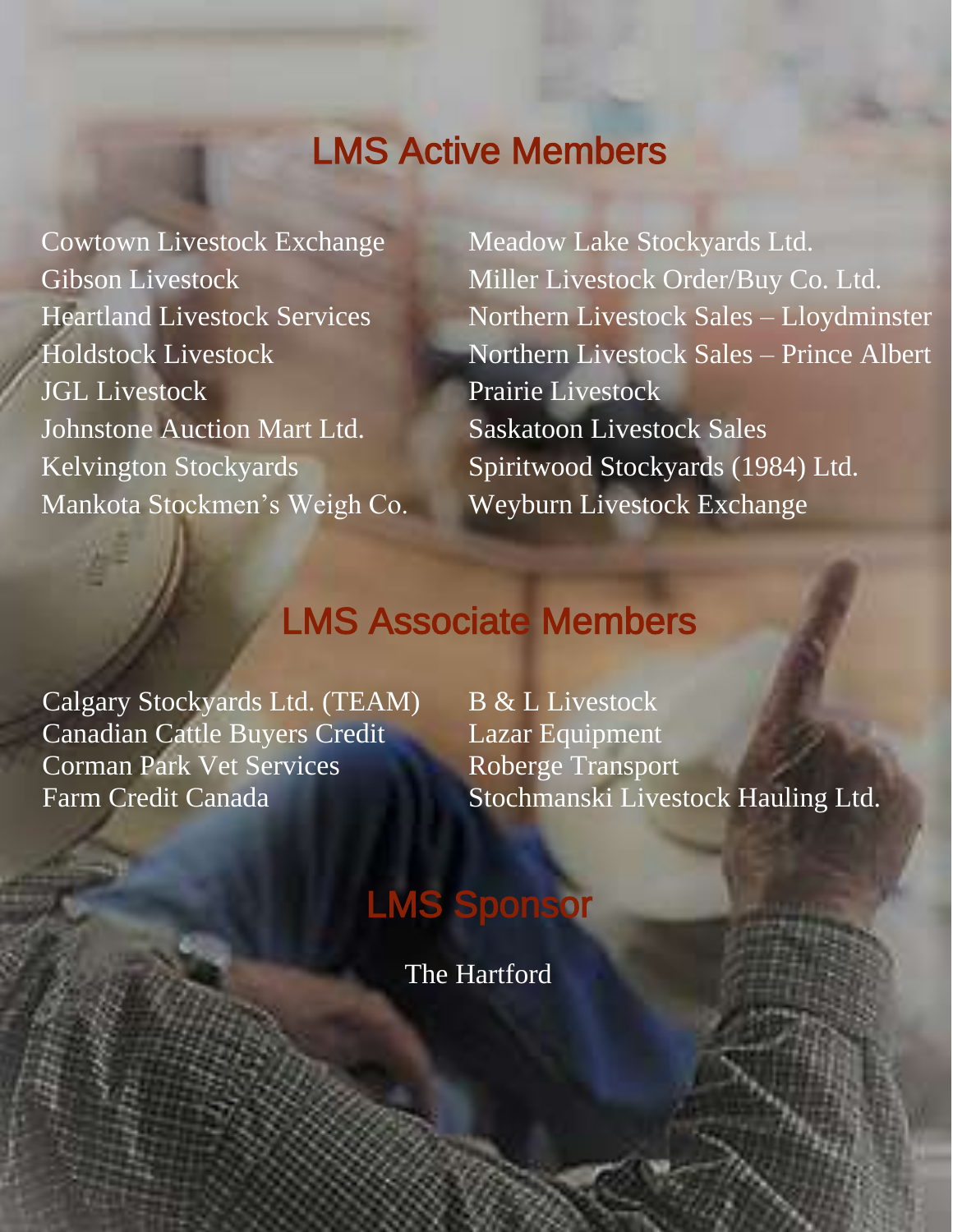### LMS Aims & Purpose

- To promote, foster, and advance the auction method of competitive marketing in the livestock industry.
- To otherwise promote, foster, and advance open and fair competition in the marketing of livestock.
- To secure uniformity in customs and grading practices in the marketing of livestock.
- To safeguard and improve the operations of persons engaged in the marketing of livestock in the best interests of producers, buyers, and sellers of livestock.
- Toprepare and distribute educational, statistical, and economical information pertaining to the livestock industry and livestock marketing.
- To formulate and recommend plans and measures to protect and promote the welfare of the livestock industry.
- To advocate the enactment of appropriate laws, whether statute or regulation, affecting the marketing of livestock and the livestock industry, and to make representation therefore to any federal, provincial, municipal, or other regulatory authority.
- To aid in improving measures to assure financial protection for producers, brokers, dealers, buyers, and sellers of livestock.
- To develop safe handling practices that ensure both animals and market staff are treated under the best possible safety standards.

### **Associate Membership**

By investing in an annual \$500 Associate Membership with the Livestock Marketers of Saskatchewan, your organization will receive the following benefits:

- Visual support for the efficient and transparent marketing of livestock in Saskatchewan.
- Input regarding industry issues at the local, provincial and national levels.
- Representation regarding related industry issues and organizations.
- Networking and connections with others in the livestock marketing industry in Saskatchewan.
- **Invitation to the LMS annual meeting.**
- Recognition at the LMS Annual Meeting.
- Recognition in the LMS Annual Report.
- Timely information about current and emerging industry issues through our newsletter, our website, and emails.
- Invitations to LMS events, including webinars, seminars, workshops, student activities, etc.
- Invitations to professional development and educational opportunities such as workshops, webinars, and other forums.

*"Promotingcompetitivebiddinginthemarketingoflivestock"*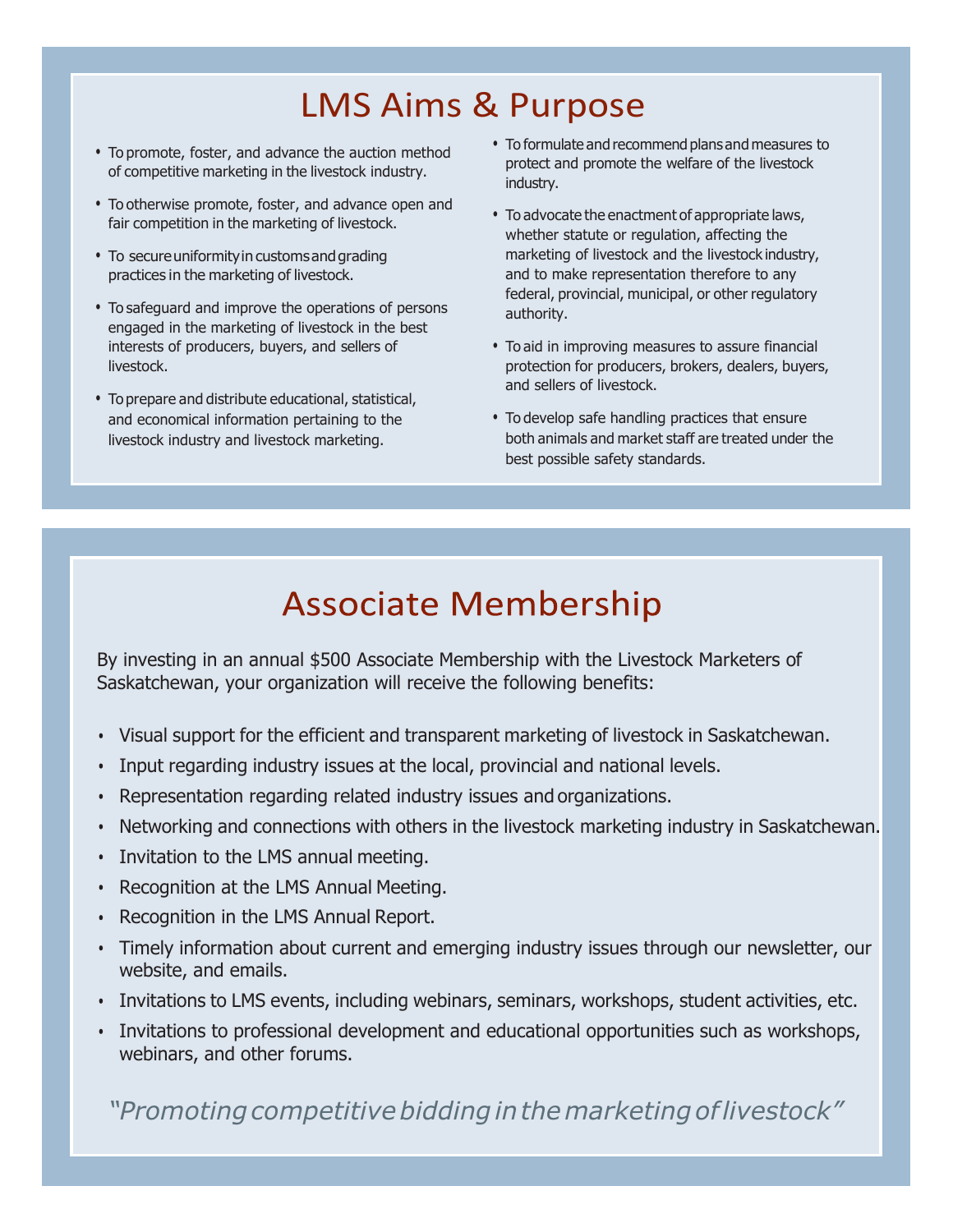# Projects & Activities

Adele Buettner, Executive Director

The Livestock Marketers of Saskatchewan (LMS) is an important organization as its board and members are hardworking competitors who collaborate for the common good of their industry. The Saskatchewan Livestock Markets Association was founded in 1972 and, while the name has changed, the dedication to promoting, fostering, and advancing open and fair competition in the marketing of livestock remains at the heart of the organization half a century later.

Furthermore, LMS strives to improve areas related to animal health and welfare, transportation standards and regulations, market safety, education, and financial protection for producers, brokers, dealers, buyers, and sellers of livestock. The LMS board of directors are to be commended for their unwavering commitment to the organization and time they spend participating in meetings, researching areas relevant to the livestock industry, volunteering to sit on additional boards and committees, and reaching out to stakeholders in efforts to expand the LMS membership and support.

In January of 2021, LMS held its Annual General Meeting via Zoom. While it was disappointing to not meet face-toface, technology enabled us to "get the job done" while following safety protocols.

Following the AGM, LMS was also pleased to host a webinar with Jordan Levi of Five Rivers Cattle and Arcadia Asset Management. He presented his predictions for the US cattle marketing industry and implications for Canada. Jordan's session was well-attended and well-received by stakeholders from across western Canada. The event was so successful that the board decided to host a webinar featuring Travis Hickey with Cattlenomics on January 25, 2022, and is researching additional topics and speakers.

LMS President Brent Brooks and I participated in weekly, then bi-monthly, calls with the Saskatchewan Ministry of Agriculture pertaining to the state of the industry, as impacted by COVID-19. The LMS office disseminated the regular Ministry Cattle Market Updates, the Saskatchewan Livestock Regulations PowerPoint, and information regarding the AgriRecovery program.

In 2021, conversations around the virtual board table about herd health and marketing led to the proposal of a series of video vignettes. In no time at all, the concept evolved to the creation of a national herd health and marketing app. Our office conducted significant research into the appetite for such an app and the feedback was overwhelmingly positive. In fact, the more we spoke with stakeholders, the more suggestions they had to make the first Canadian app of this nature even better for users and sponsors. As the scope of the project quickly grew to include recordkeeping capabilities in addition to videos and written information, so did the price tag. Unfortunately, while we secured a number of sponsors, our grant proposal, which represented 50% of the project's budget, was unsuccessful and impacted our

ability to raise enough capital to bring the herd health and marketing app to fruition. Because support for the app was strong, we have retained all of the research and suggestions from members of the livestock value chain should grant opportunities arise.

LMS continues to pursue opportunities to advance the livestock marketing industry and carries a commitment to student outreach. After missing a year due to the University of Saskatchewan's lock-down, Alan Jackson, LMS immediate past chair, graciously agreed to provide a virtual presentation on cattle marketing in March of 2021. The LMS team worked with Professor Rob Roy at the U of S and recording technicians at Prairieland Park to create a video of Alan's lecture which was then posted along with accompanying worksheets on the College of Agriculture and Bioresources student portal.

In September, the LMS board of directors attended a strategic planning session. Among the general observations, relating to our role, past and present, the following key points were noted:

- LMS has had input into the code of practice/animal care issues related to beef.
- LMS is active and influential regarding the role of brand inspection.
- LMS has a voice on many issues related to the beef industry.
- If the livestock marketing industry does not have an association that provides a collective voice, then the industry would not have a voice at all, and LMS has had noticeably more conversations with the industry and government in recent years.
- LMS is the voice of both the provincial livestock marketers and order buyers as not all provinces nor the Livestock Markets Association of Canada represent both.
- Although the LMS mandate is provincial, the organization has also been engaged regarding national issues.

Board members are committed to expanding the LMS active (voting) memberships, associate memberships, and sponsorships through the individual efforts of the directors. According to current LMS bylaws, only livestock marketers located in Saskatchewan qualify as active members; however, director outreach efforts have increased the number of associate members within and outside Saskatchewan. This is an ongoing initiative and we encourage members to help promote the organization.

As the Livestock Marketers of Saskatchewan enters its fiftieth year, the board and management extend sincere appreciation to the members, associate members, sponsors, and affiliates for their ongoing support of this collaborative organization and encourage you to contact us should you have any questions about our mandate and initiatives. We are also pleased that the LMAC AGM and auctioneer contest is scheduled to take place in Lloydminster on May 4-8, 2022 and LMS has the opportunity to partner with LMAC in hosting the event.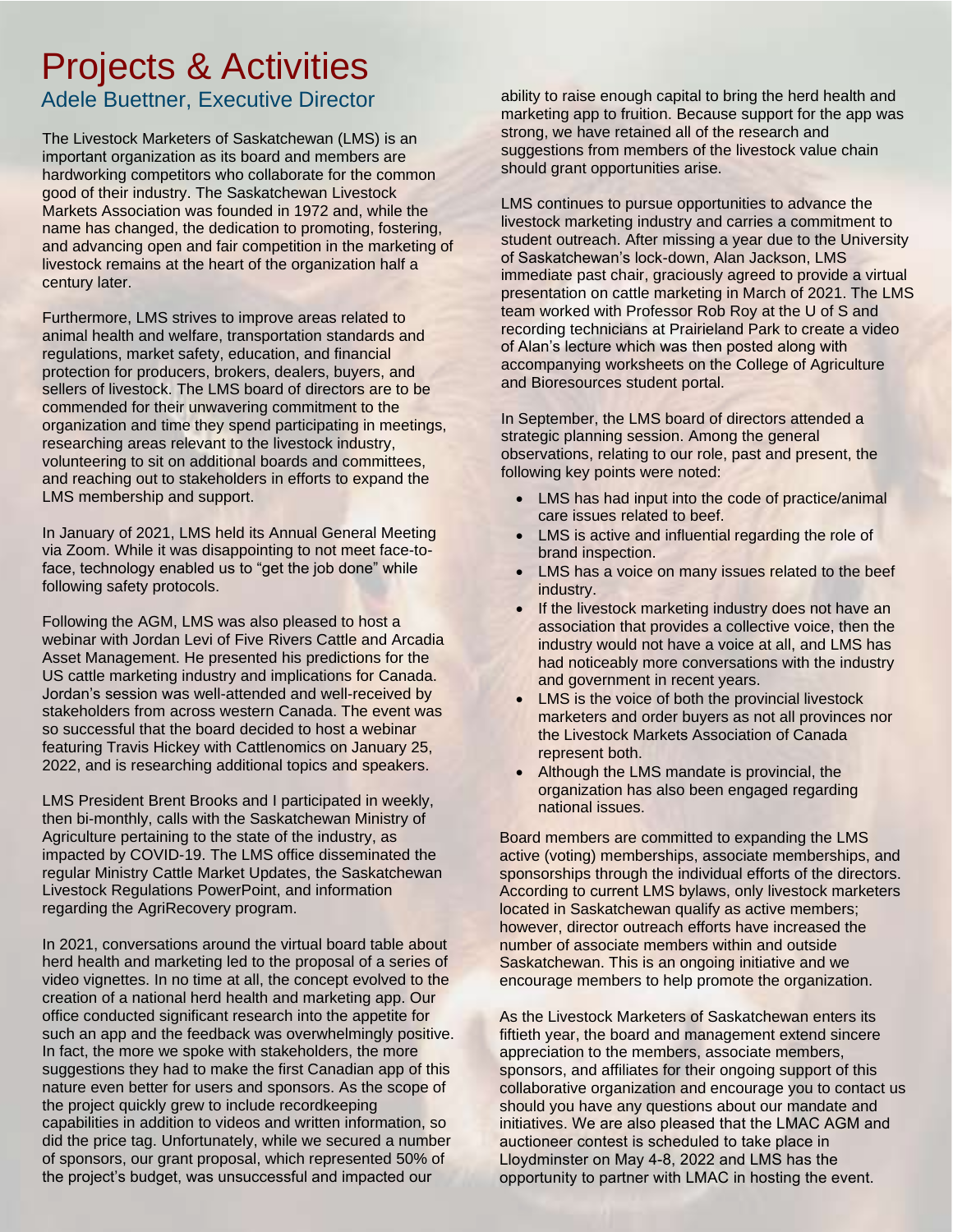### Livestock Services of Saskatchewan Report Rick Oakes

As the Livestock Marketers of Saskatchewan representative on the Livestock Services of Saskatchewan (LSS) Board, I am pleased to report that it was another good year for the organization. Cattle inspection numbers were up with the majority of yearlings coming off grass early in the summer and a very strong run of calves this fall. There were some additional challenges presented with COVID, but the organization was able to successfully navigate through these rough waters.



Saskatchewan Cattle Feeders Association

As many are aware, there has been an ongoing regulatory review at the Provincial Government level. LSS was very involved in this process and provided input to ensure the application of the regulations moving forward is practical. These reviews do not happen too frequently and there was a desire to get it right when the opportunity was presented. There has also been a lot of discussion and input in reference to the development of Transportation Regulations with the federal government. This process is ongoing.

The RCMP has expressed a desire to improve our working relationship with their organization. There have been ongoing discussions and improvements to ensure the security of assets and the resolution of disputes which are positive for the industry.

LSS is also very happy to report that they have purchased and moved into their own building in downtown Regina. The move was made during the summer and all staff are now settled into their new surroundings.



ÆFF